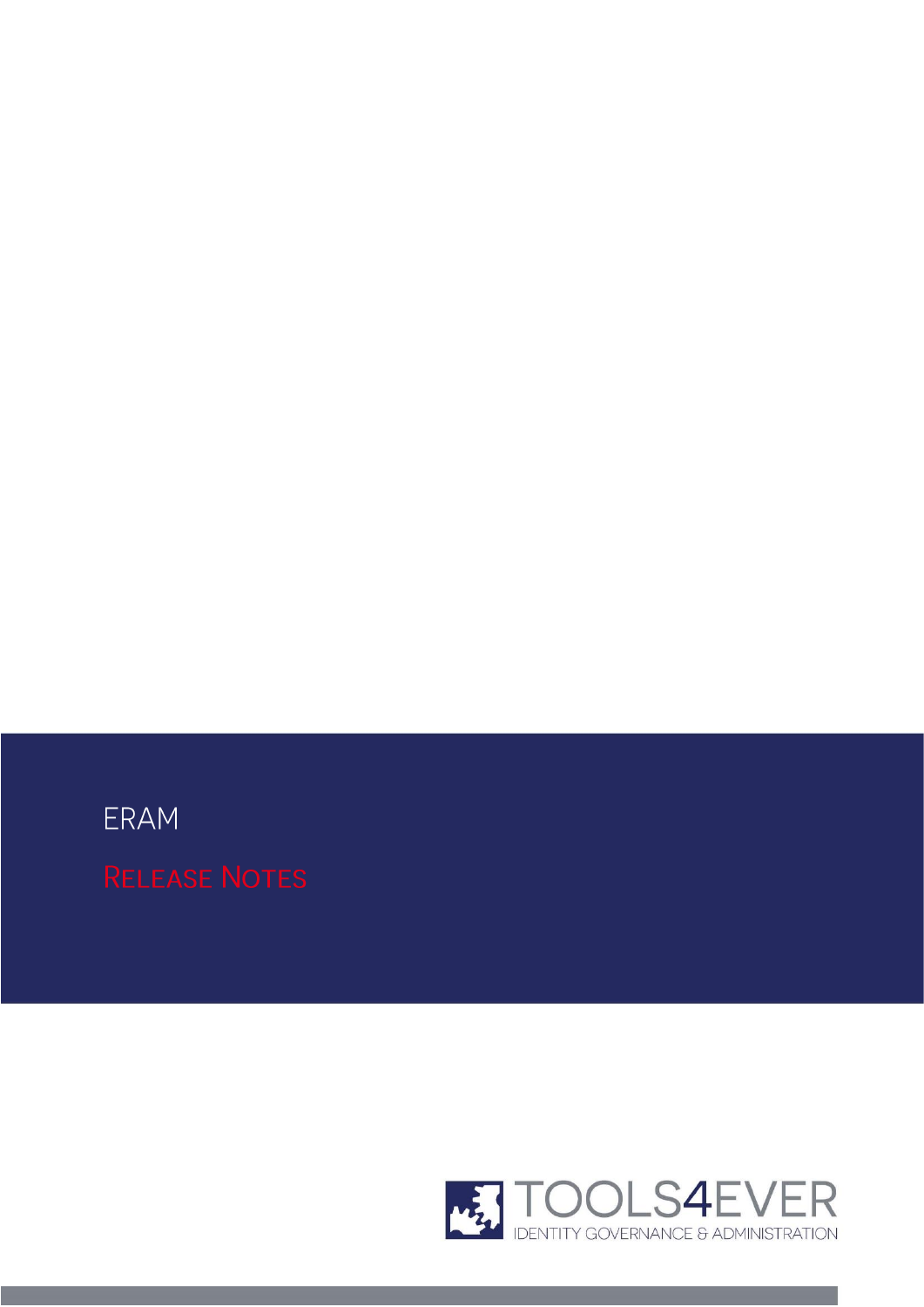## **VERSION 2.3.1 (BETA)**

## **NEW FEATURES**

None.

## **ENHANCEMENTS**

- ERAM-320: Remove 'Label' object from ERAM Dashboard report.
- ERAM-326: Add FSMON / ExcludedUsers registry key in addition to ERAM\_ExcludedUsers AD group.

- ERAM-321: Slow widget "Users with explicit permissions" of ERAM Standard Report "Explicit Permissions Analysis".
- ERAM-322: Missing parent folder in widget "Activity of user on/in selected file or folder" of ERAM Standard Report "Explicit Permissions Analysis".
- ERAM-323: im.UpdateActivity() fails when processing too long watch state string.
- ERAM-324: im.\_UpdateFileActivityAggregated() does not correctly rebuild im.FileActivityAggregated.
- ERAM-325: When NTFSAP scan finishes while ADUAG scan is running, im.UpdatePermissions() fails with foreign key violation.
- ERAM-327: Execution of im.FileActivityAggregated() may take longer than db maintenance interval.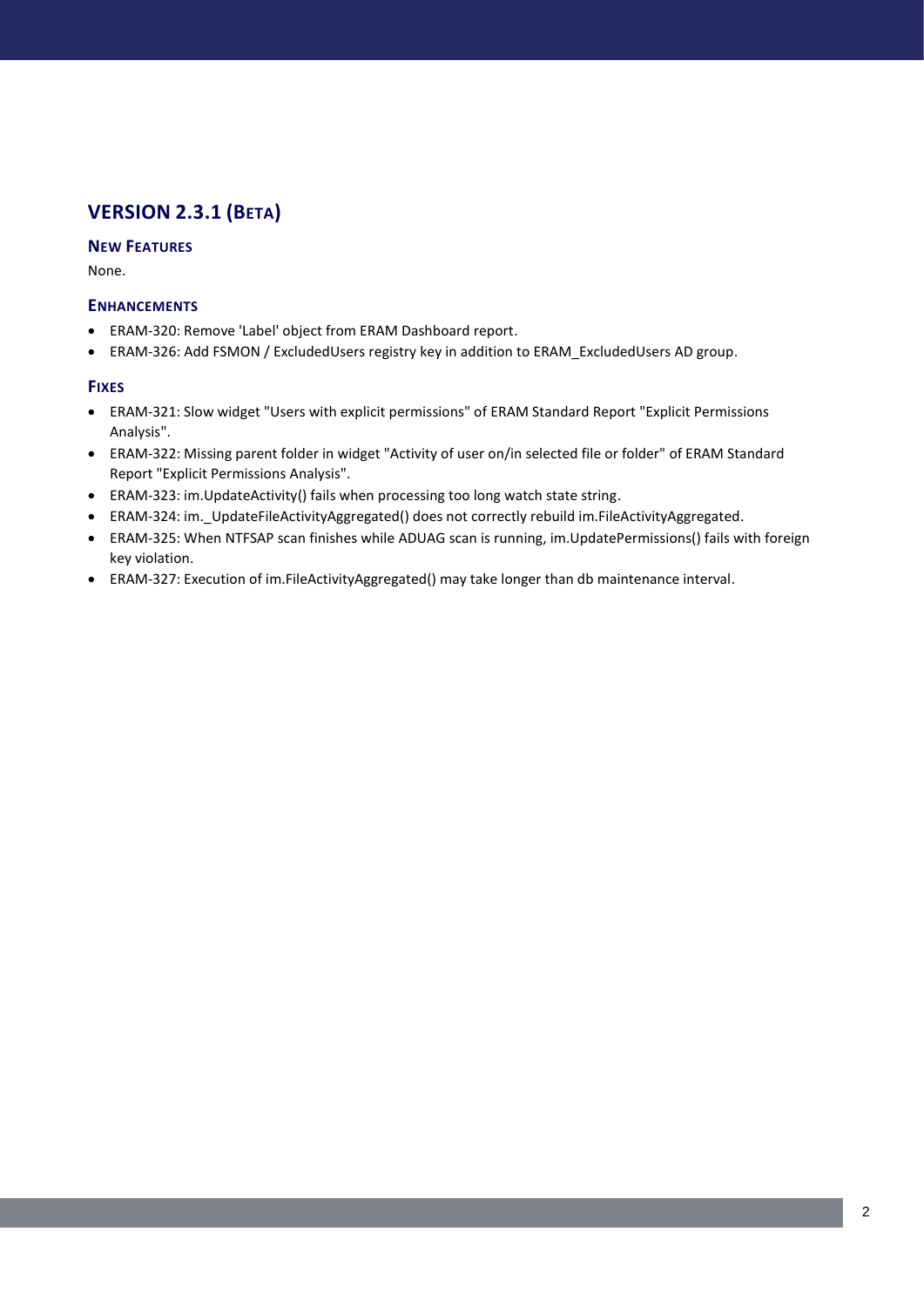## **VERSION 2.3.0 (BETA)**

### **NEW FEATURES**

ERAM-318: Add stored procedure to simulate file activity.

#### **ENHANCEMENTS**

- Major revision of IM and related BI-reports for performance improvements. Now consists of 2 sections: Permissions and Activity. Newly created Job Engine takes care of keeping the IM up-to-date.
- HID-2311 (HM-45) Add provision ('flag') to hide specific users / files from ERAM reports / IM.
- New builtin license code valid till 2018-12-31.

- ERAM-314: Correct NULL insertion violation in im.Files:Path.
- ERAM-315: Corrected NULL insertion violation in im.DetailedPermissions / im.Permissions.
- ERAM-316: SVC: Deadlock in db access when stopping task in substate 'Processing'.
- ERAM-317: RoundtripTest activity produces File Activity Records.
- ERAM-319: Revise dbo.GroupsUnnested() to handle deep cyclicities.
- HID-1892 (ERAM-304) When processing in SQL (e.g. IM Update), no data can be delivered to db, so FSMON buffers fill up.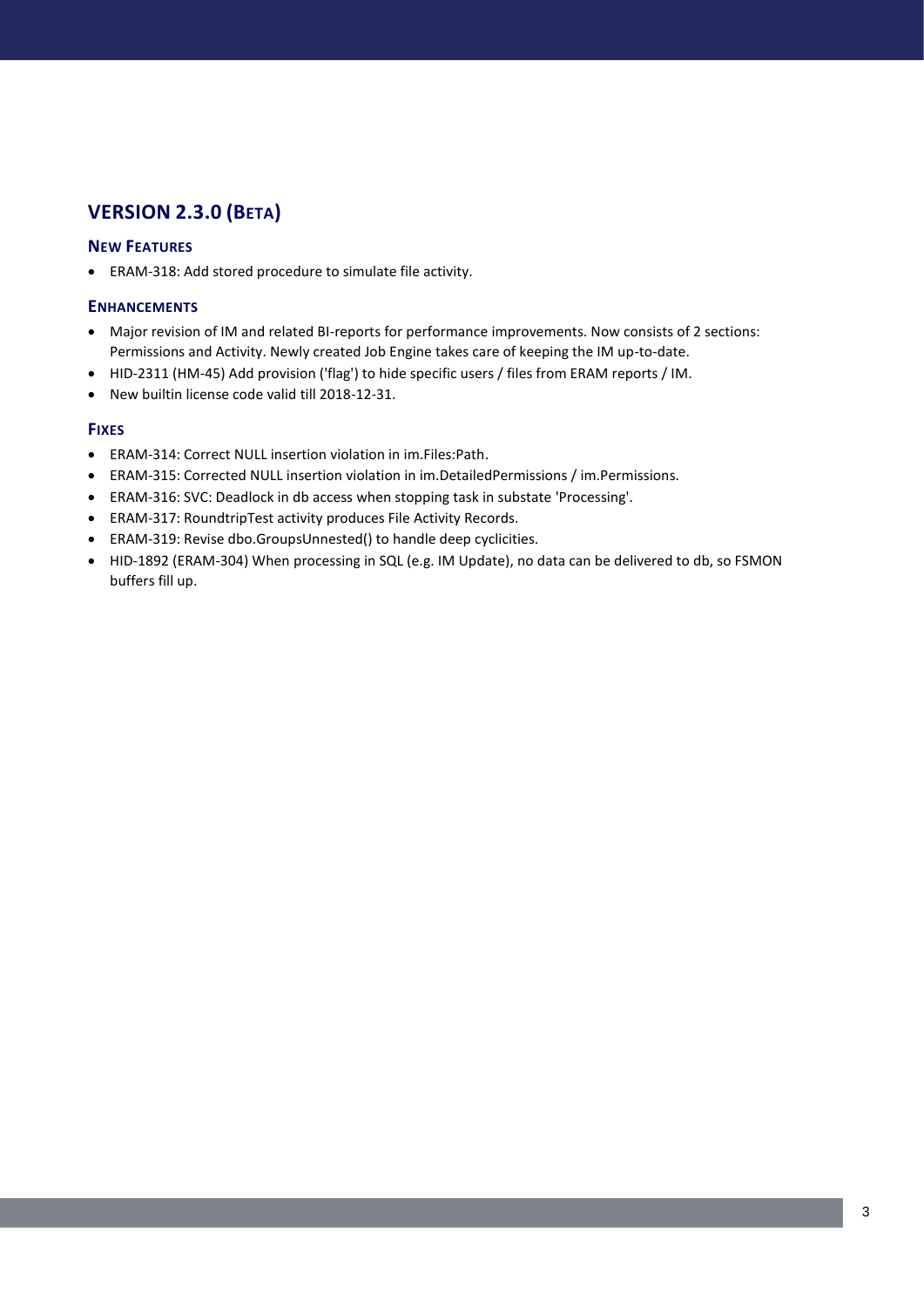# **VERSION 2.2.11 (BETA)**

## **NEW FEATURES**

None.

## **ENHANCEMENTS**

- ERAM-297: Improved performance of generating Intermediate Model.
- HID-1900/ERAM-309: Removed historic collections.
- HID-1891/HM-44: Improved facilities for querying the Intermediate Model.

## **FIXES**

None.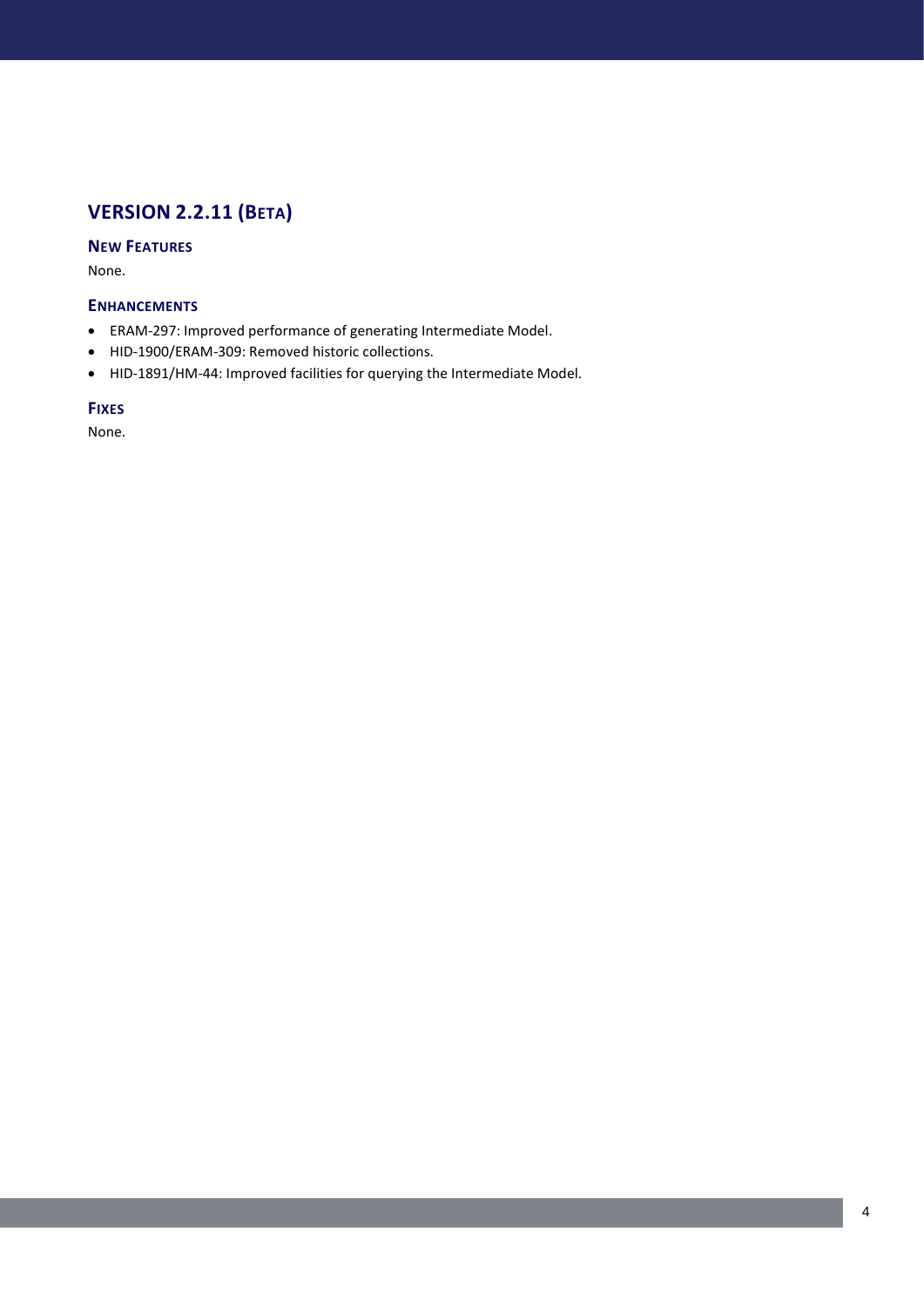## **NEW FEATURES**

None.

### **ENHANCEMENTS**

None.

- ERAM-307: NTFSAP: Not always generating Wellknown accounts.
- ERAM-308: Upgrade database to 1025 in ERAM Version 2.2.9 fails.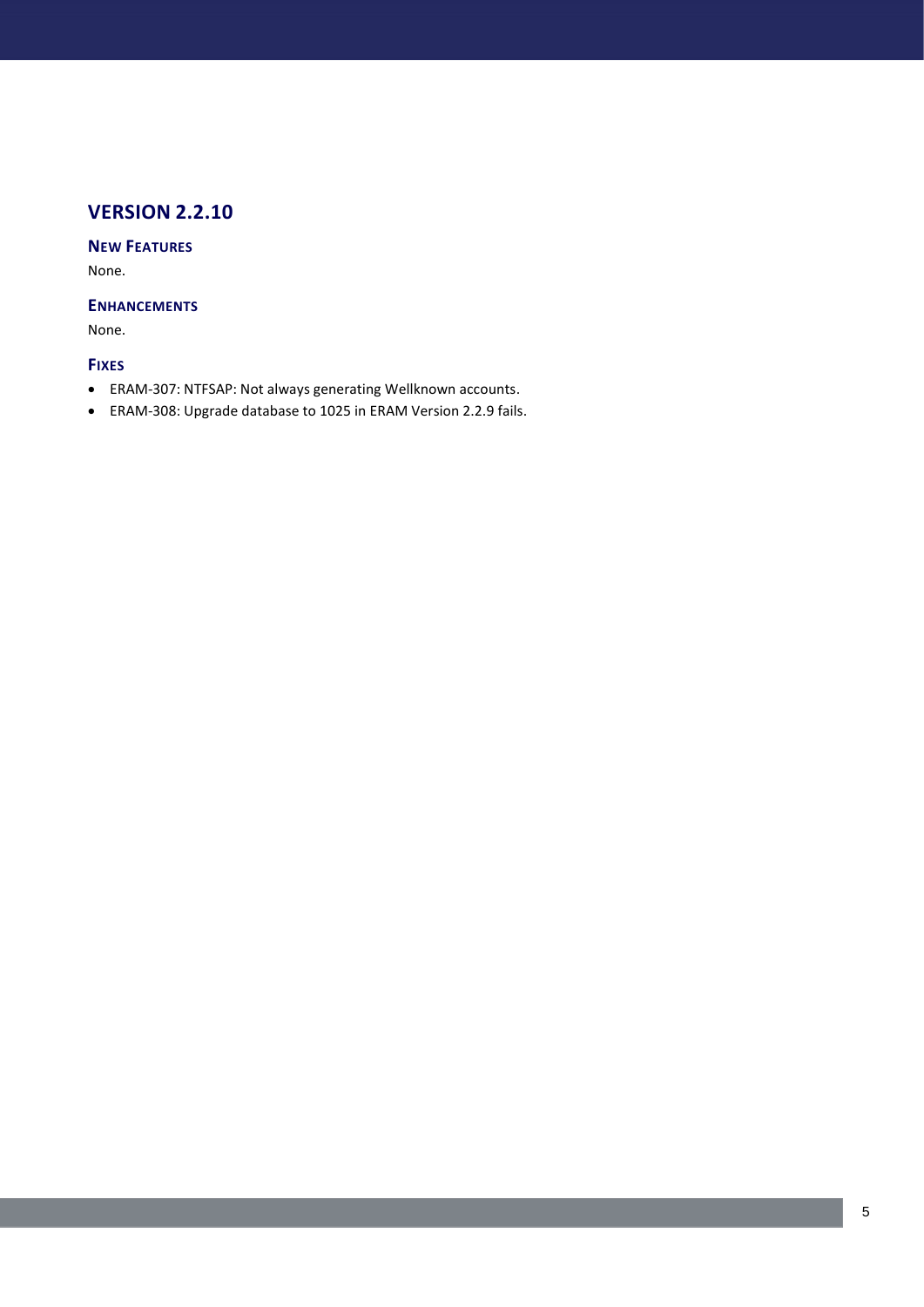## **NEW FEATURES**

None.

## **ENHANCEMENTS**

None.

- ERAM-297: Improved performance of generating Intermediate Model.
- ERAM-300: Fix: Tasks from agents that don't respond within 200ms are abusively not shown in Tasks Overview of Management Console.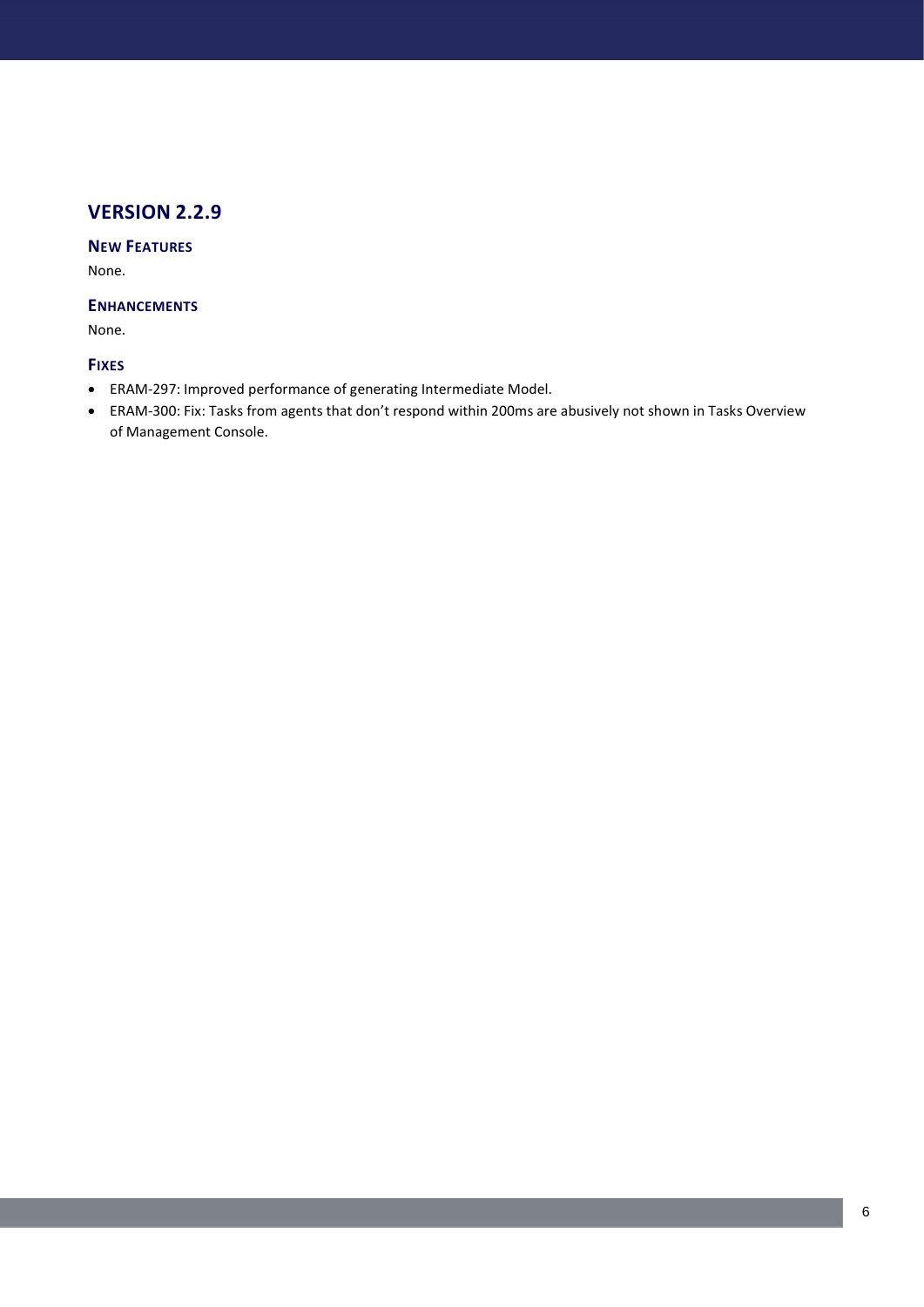## **VERSION 2.2.8 (BETA)**

#### **NEW FEATURES**

- ERAM-256/ERAM-263: When deleting a task, optionally delete all data produced by it.
- ERAM-257/ERAM-262: Add database auto-cleanup provision.

#### **ENHANCEMENTS**

- ERAM-272: Improved Management Console numeric control layout in task settings dialogs.
- ERAM-290: If RoundtripTest is not possible (e.g. access denied), warn in dbo.FileActivityRecords.
- ERAM-298: File Monitoring guards internal buffer sizes and temporary pauses operation when excessive.
- ERAM-299: Show warning icon in Services tab if one of the service statuses is not OK.

- ERAM-268: Fix for installation without internet connection.
- ERAM-270: Fix: Update button icon is cutoff in screen.
- ERAM-275: Fix resizing columns in Tasks overview.
- ERAM-281: Various textual fixes of task settings dialog.
- ERAM-283: Fix for double-clicking on a task entry.
- ERAM-286: Fix for RoundtripTest not working with spaces in file path.
- ERAM-291: Fix for RoundtripTest not working on drive root directory.
- ERAM-293: Fix file creation not always detected by File Monitoring.
- ERAM-294: Fix display of duration fields is limited to 24h.
- ERAM-296: dbo.FileActivityRecords.[Source.Computer] not always filled in.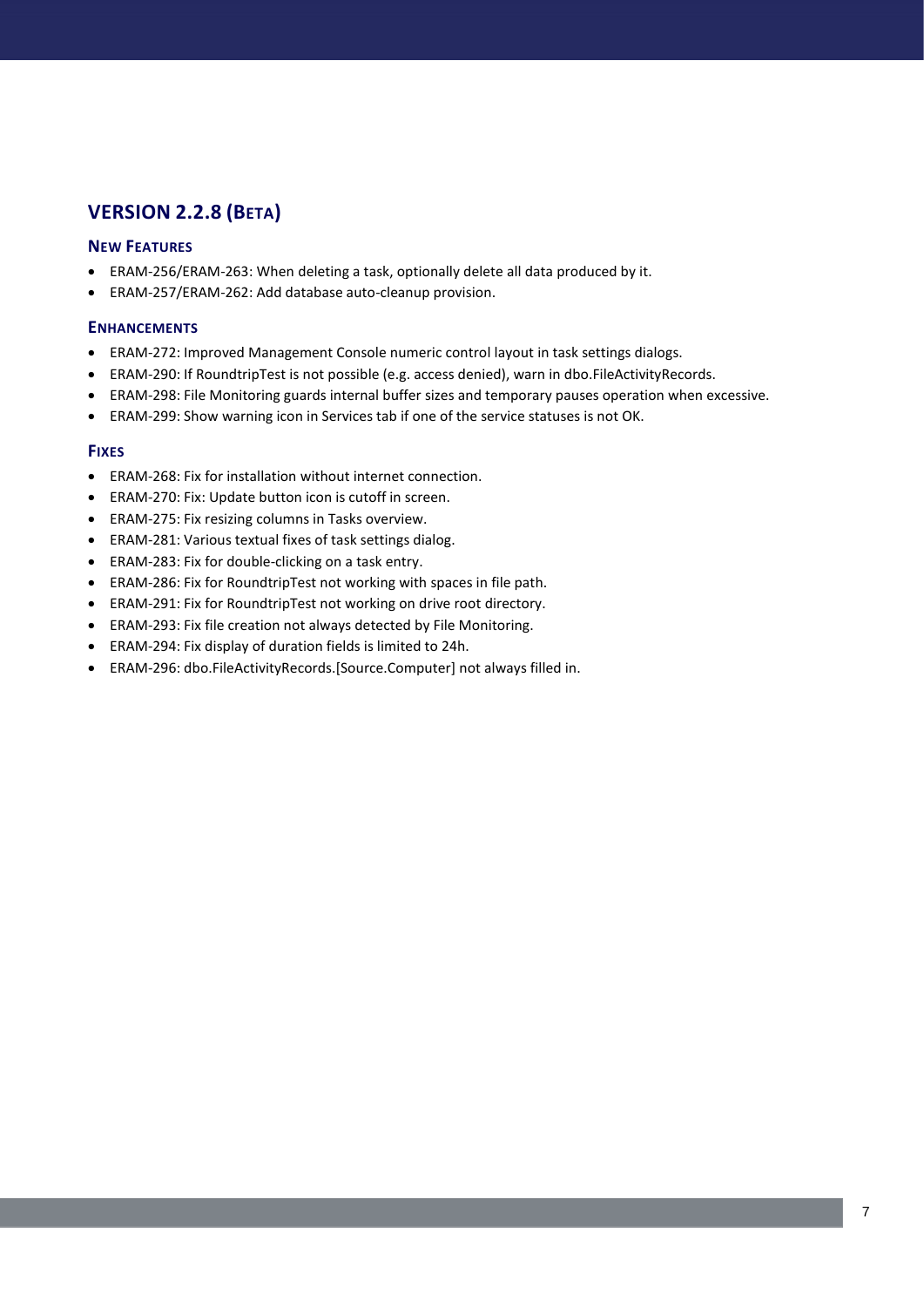## **NEW FEATURES**

ERAM-57/ERAM-58: Add Security and Authentication to Service Management API.

### **ENHANCEMENTS**

- ERAM-251: Remember previously used path (within task) in NTFS/FSMON/AD path browser window.
- ERAM-255: Make inactive stop/play button state of task more distinctive.
- ERAM-266: Add SQL functions to convert UTC to Local Time for display purposes.

#### **FIXES**

ERAM-252: Prevent editing a running task.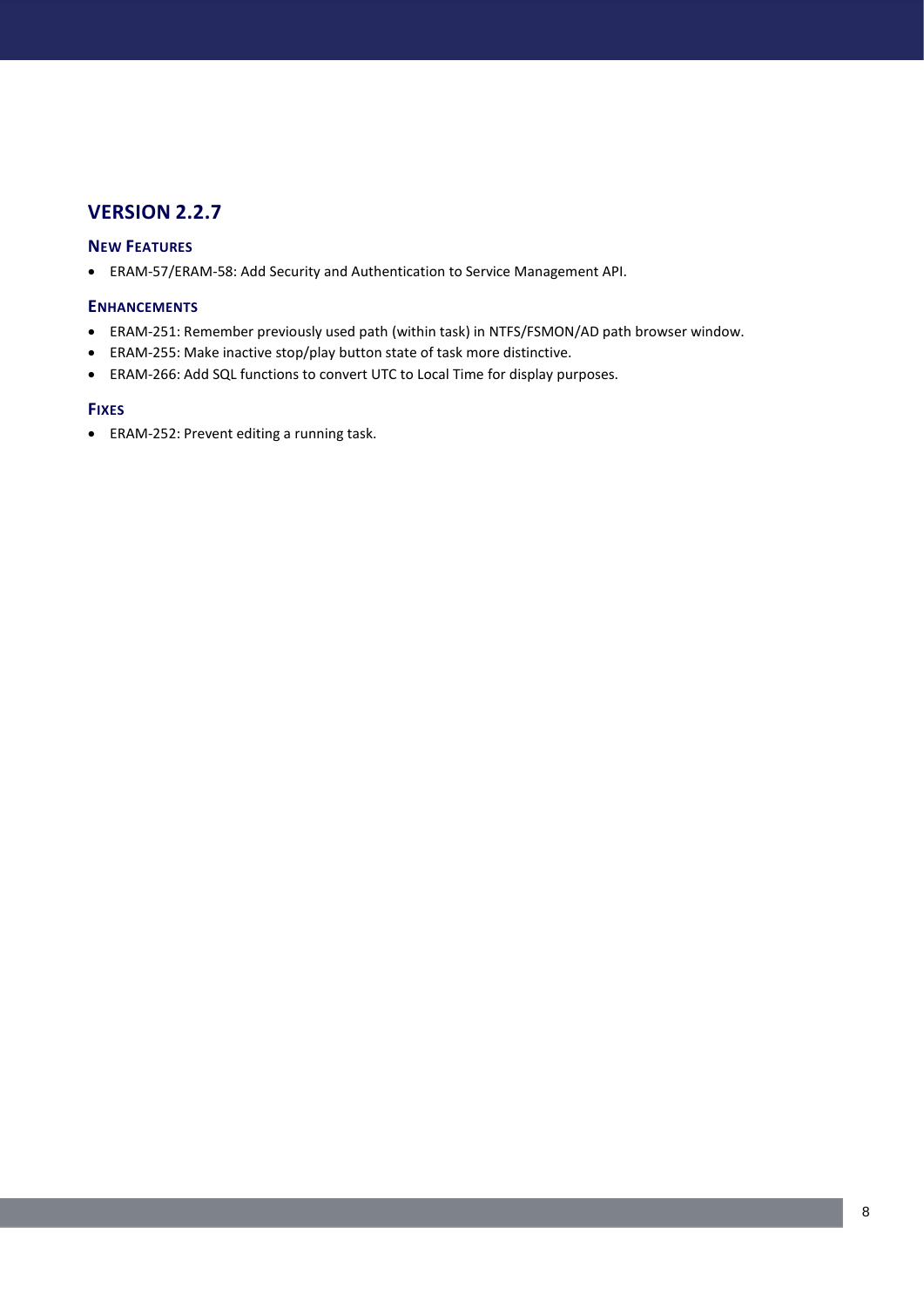## **NEW FEATURES**

None.

### **ENHANCEMENTS**

- ERAM-234/ERAM-244: Live Monitoring: Add support to exclude specific files/paths.
- ERAM-239: Intermediate Model: Add support for multiple domains.
- ERAM-243: Live Monitoring: Add support to exclude specific users/groups.
- ERAM-250: Live Monitoring: Add continuous round-trip test to guard for correct functioning.

- ERAM-211: Give appropriate feedback when creation or modification of a task fails.
- ERAM-225: FS Scanning: If FQDN of host is unavailable, finding a matching AD collection fails.
- ERAM-246: AD Scanning: Enlarge distinguishedName/DN column width.
- ERAM-247: FS Scanning: Improve robustness against failed local account enumeration.
- ERAM-248: Live Monitoring: Support paths in NT namespace ('\Device\HarddiskVolume<i>\bla').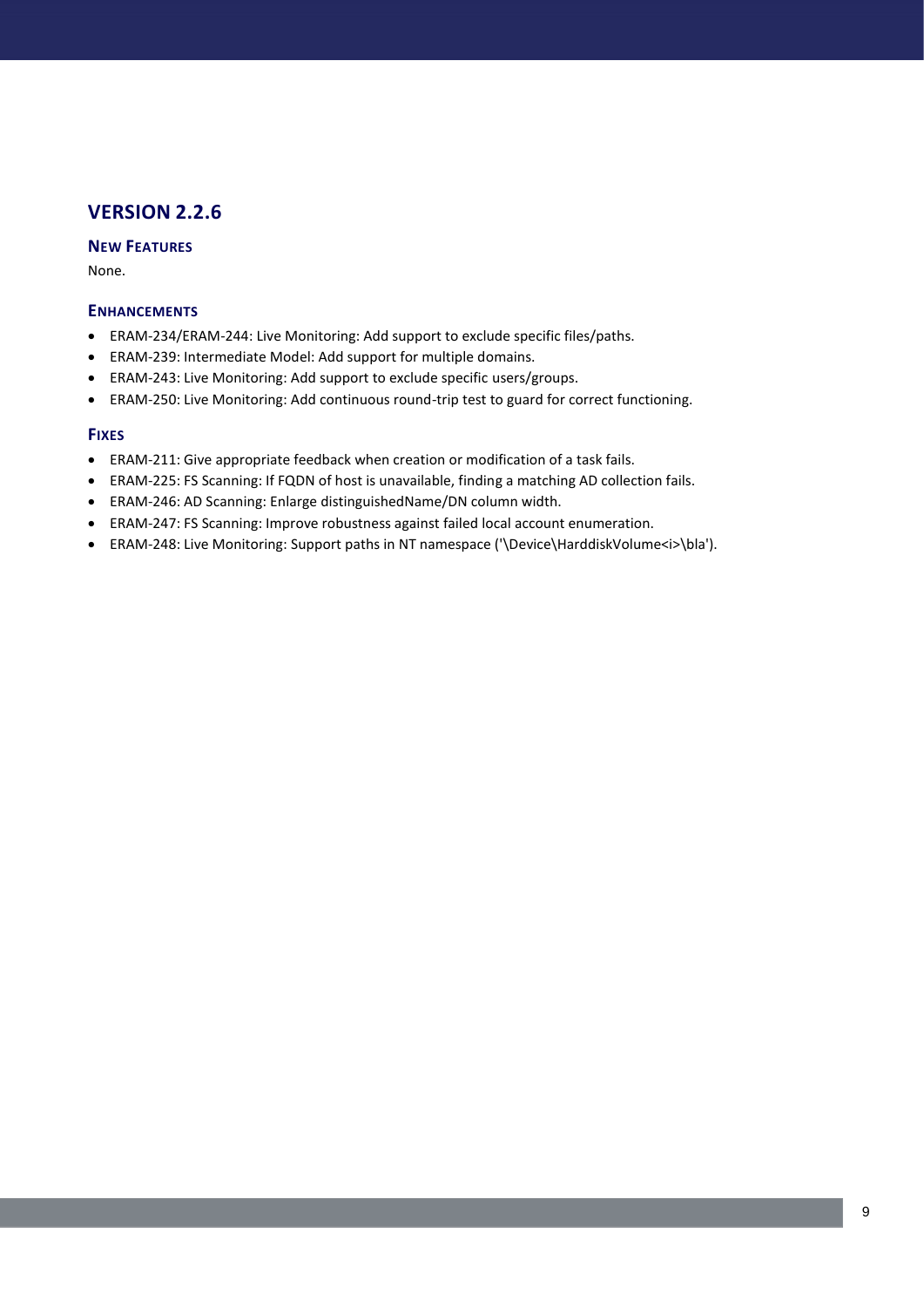## **NEW FEATURES**

• Implemented File System Access Activity ("Live Monitoring").

## **ENHANCEMENTS**

- Added builtin license code, valid till 2017/12/31.
- Estimation of Collect and Process task execution stages improved.
- ERAM-221: Extended im.Files with Parent-Child relation.
- Improved scanning performance of ADUAG tasks.
- ERAM-220: Removed link table im.FilesVsPermissions. **Dropped support for Power BI.**
- ERAM-219: Included collecting group's Managed By attribute and process into im.Accounts.
- ERAM-230: Restored use of VARBINARY instead of VARCHAR in Intermediate Model. **Dropped support for Power BI.**
- ERAM-226: Improved generation of Intermediate Model.

- ERAM-205: Domain Users and other groups are not scanned in ADUAG tasks.
- ADUAG: Computer accounts are showing up as User accounts in im.Accounts.
- ERAM-214: Fixed scanning empty UNC paths.
- Stop task execution on database storage operational errors.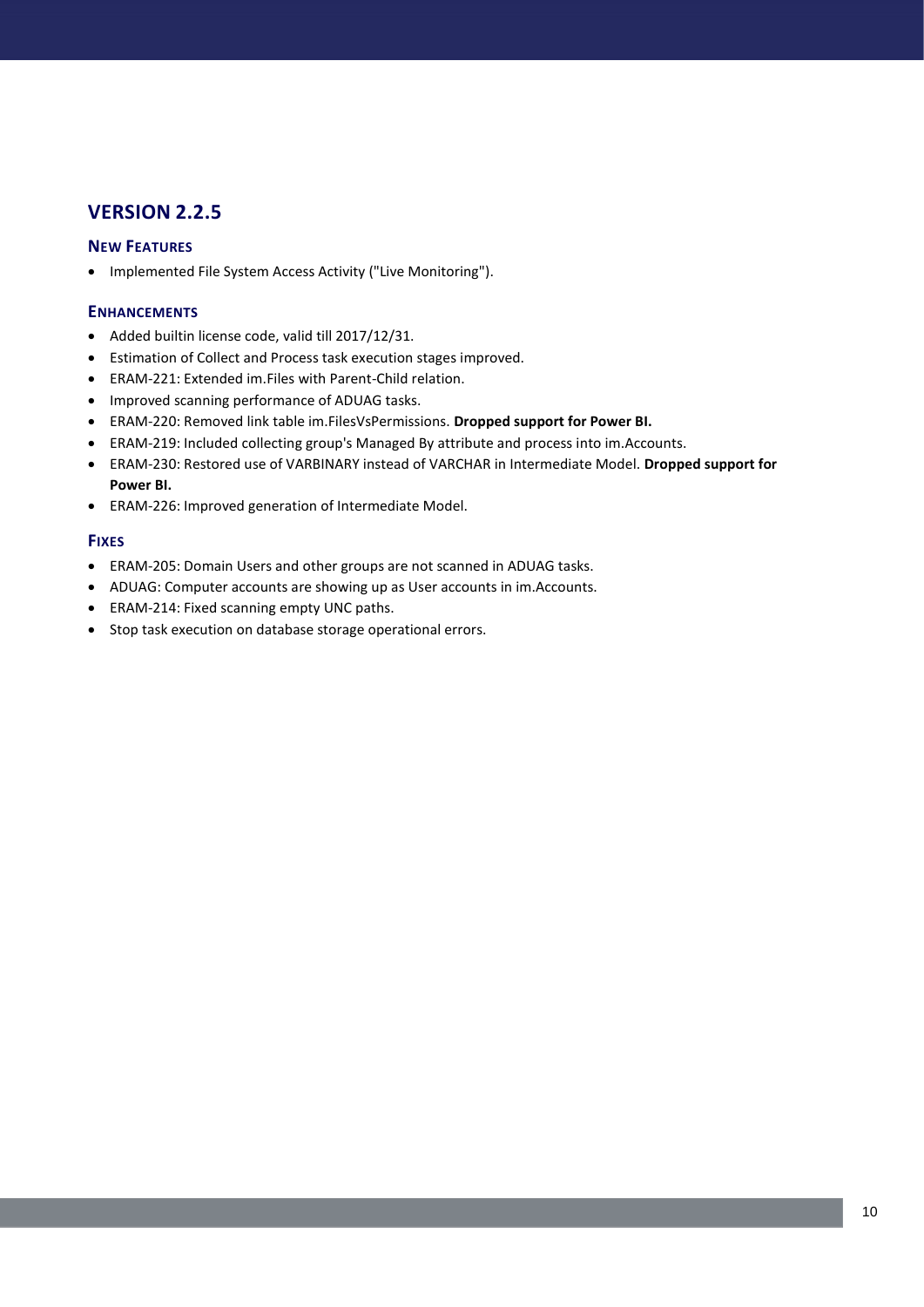

Internal use.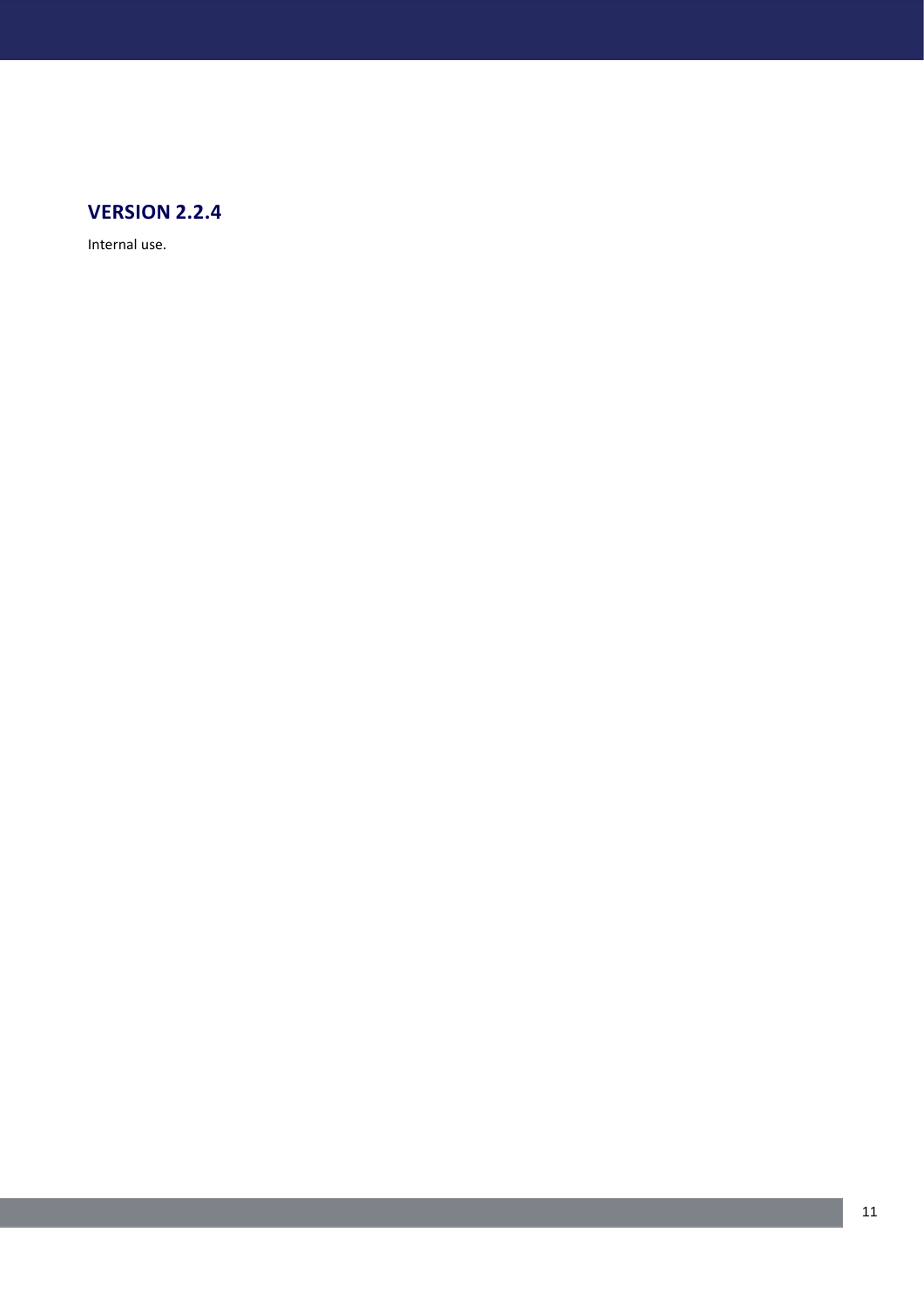## **NEW FEATURES**

None.

### **ENHANCEMENTS**

- ERAM-154: Move Intermediate Model generation outside the data transport/persistence process
- ERAM-157/158/159: Show/update status in Management Console when calculating Intermediate Model

#### **FIXES**

ERAM-199: Various fix in the Management Console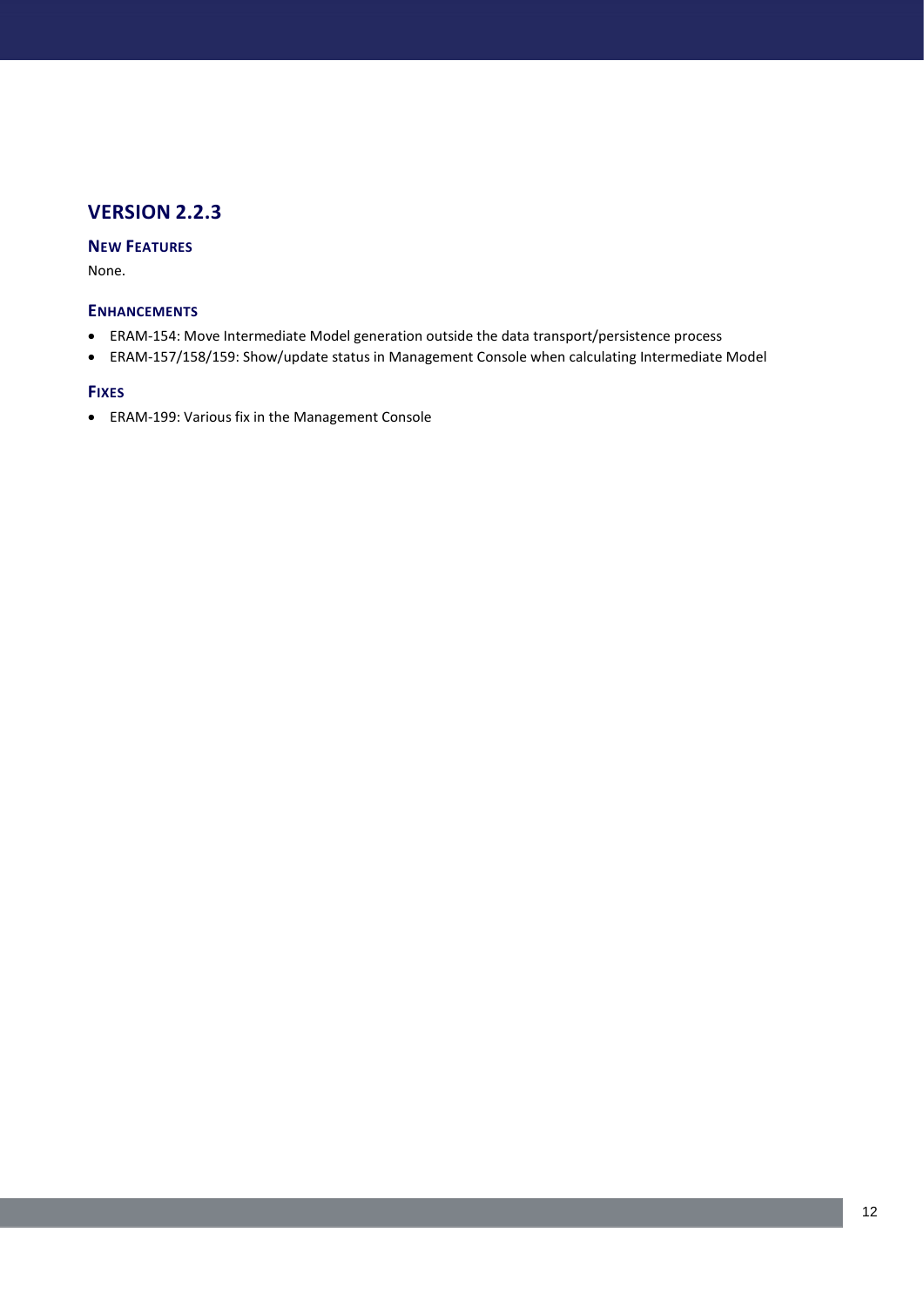## **NEW FEATURES**

None.

### **ENHANCEMENTS**

- ERAM-173: Warn if Central Service and/or Agents have an older version than the Management Console and offer upgrade provision
- ERAM-195: Refined license provision

#### **FIXES**

- ERAM-182/ERAM-193: Services overview not correctly shown after clean install or when manually connecting to a running service
- ERAM-188: Upgrading a Central Service or Agent erroneously causes an uninstall/install sequence
- ERAM-192: Intermediate Model uses specific data types in relations that are not supported by PowerBI

## **KNOWN ISSUES**

 Due to a misconfiguration in the installers of the Central Service and Agents of version 2.2.0 and 2.2.1, upgrading these services in the intended way is not possible. The effect of upgrading these services is a cleared configuration, noticeable by the absence earlier configured collection tasks. Use [this procedure](https://download.tools4ever.com/files/eram/ERAM-188-Task-recovery.pdf) to recover these tasks.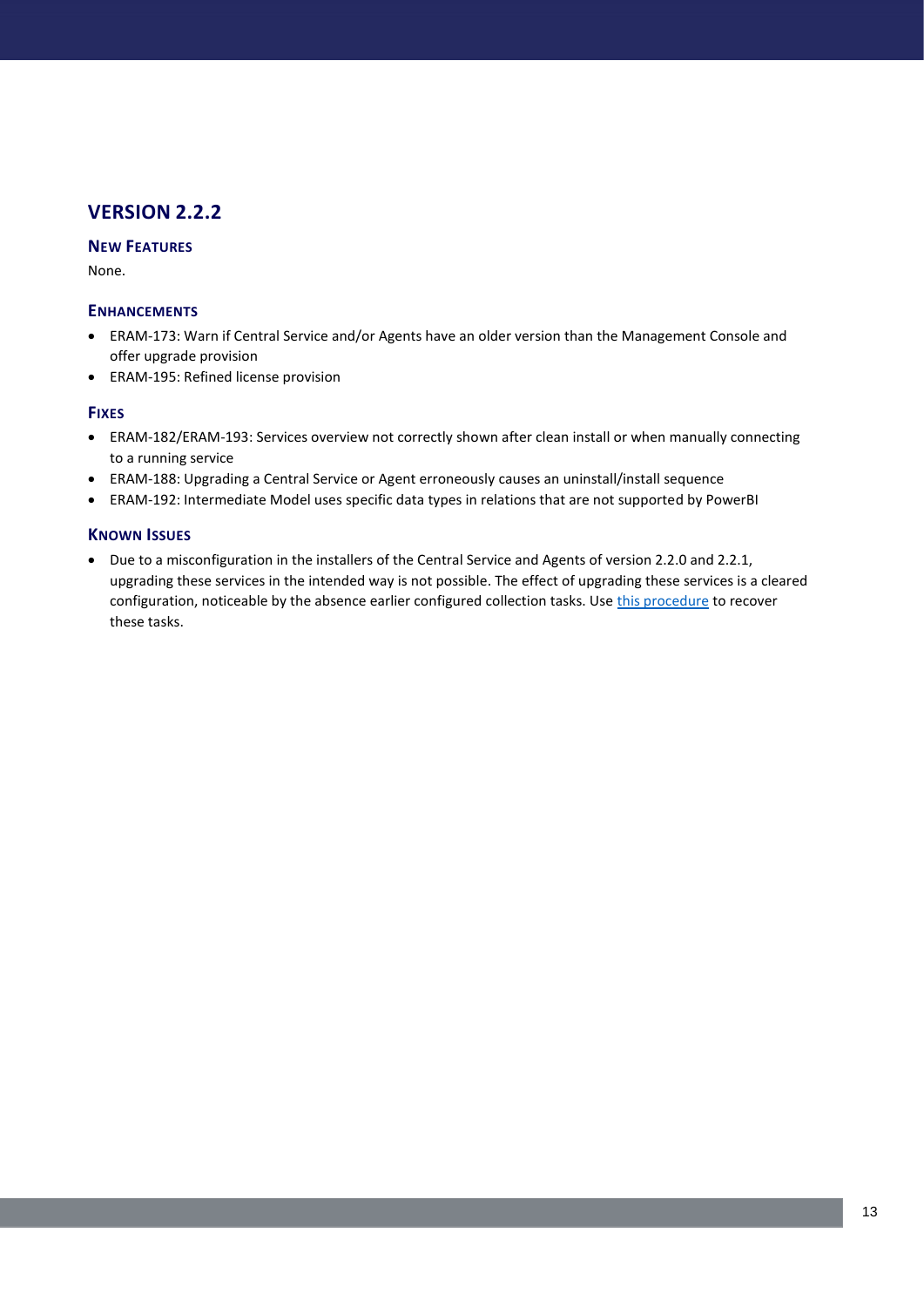## **NEW FEATURES**

None.

### **ENHANCEMENTS**

Major revision of Intermediate Model Generation:

- 'int' schema replaced by 'im' (Intermediate Model)
- ERAM-143: Revise generation of composed Intermediate Data
- ERAM-145: Extend Intermediate Model with detailed permissions info
- ERAM-146: Add Group-Type attribute to Intermediate Model int.Accounts
- ERAM-148: Simplify Intermediate Model int.Accounts.Type output
- ERAM-166: Remove accounts from int.Accounts if not present in source data anymore
- ERAM-167: Add symbolic file attributes to int.Files
- ERAM-168: Extend int.Accounts with surrogate entries representing unresolved sids
- ERAM-169: Add properties / meta data table to Intermediate Model

- ERAM-176: CPU usage of Service in specific circumstances
- ERAM-182: When manually connecting to a running Central Service, initially no services are shown
- ERAM-183: When reconnecting to a Central Service, version info is not updated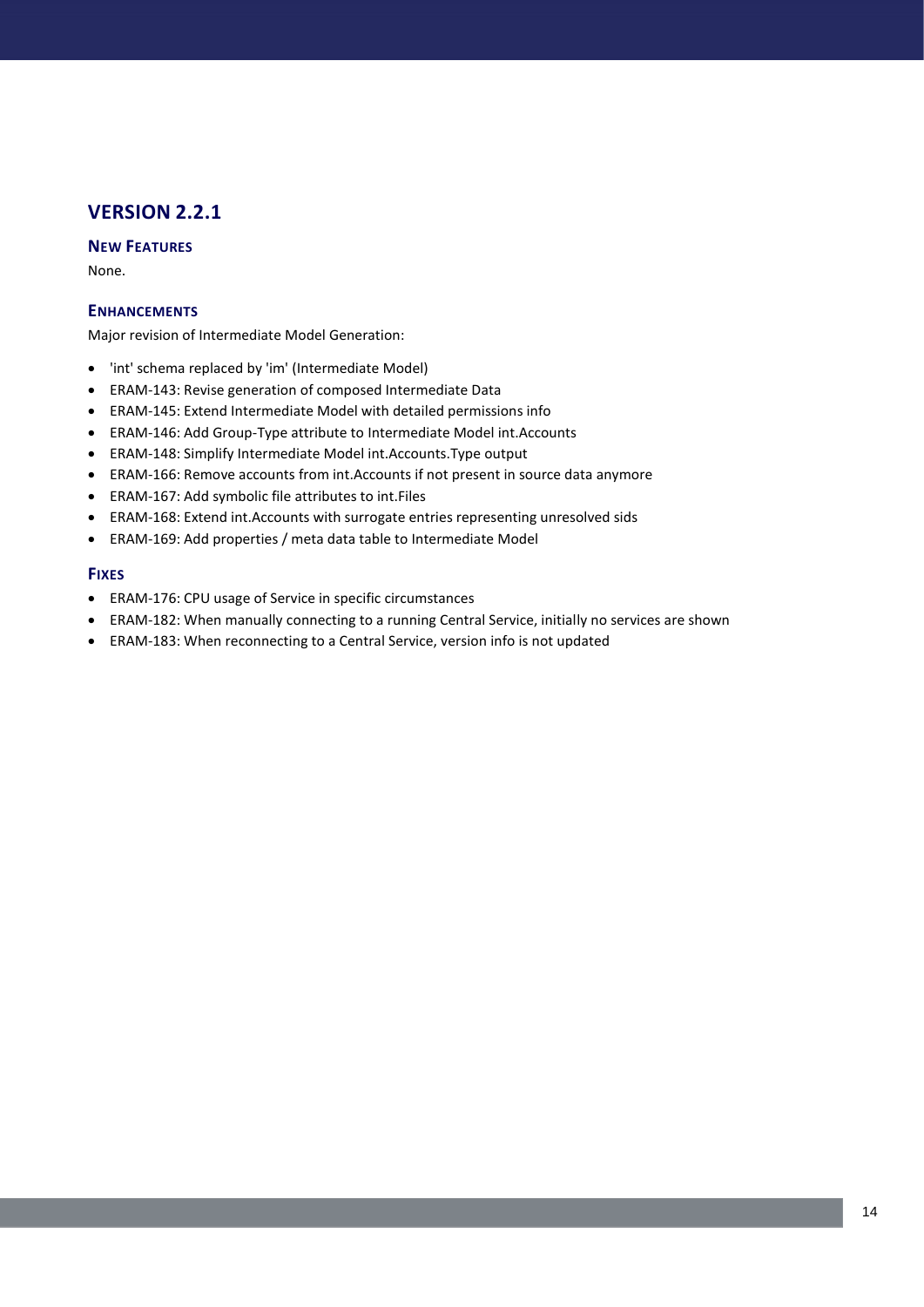## **NEW FEATURES**

None.

### **ENHANCEMENTS**

- ERAM-128: Improve (Central/Agent) Service installation monitoring & feedback
- ERAM-129: Set window size and position to same value as before last close (per-user)
- ERAM-165: Give warning (pop-up) message when task execution would consume much resources
- ERAM-171: Automatically connect to the same central service again on startup

- ERAM-97: Configuring service credentials (run windows service) while installing ERAM service not possible
- ERAM-136: Remote file browser does not jump to previous selected path if that path ends with a '\'
- ERAM-151: If a connected Central Service is removed, don't try to re-connect
- ERAM-152: When scanning AD on 10.42.2 test environment, number of objects scanned doesn't correctly count up
- ERAM-164: AD browser select previous path fails if AD path contains organizational units (OU) instead of containers (CN)
- ERAM-175: Remove locking database when generating Intermediate Model
- ERAM-178: Improved data queue handling (a.o. reduced size, increased traceability)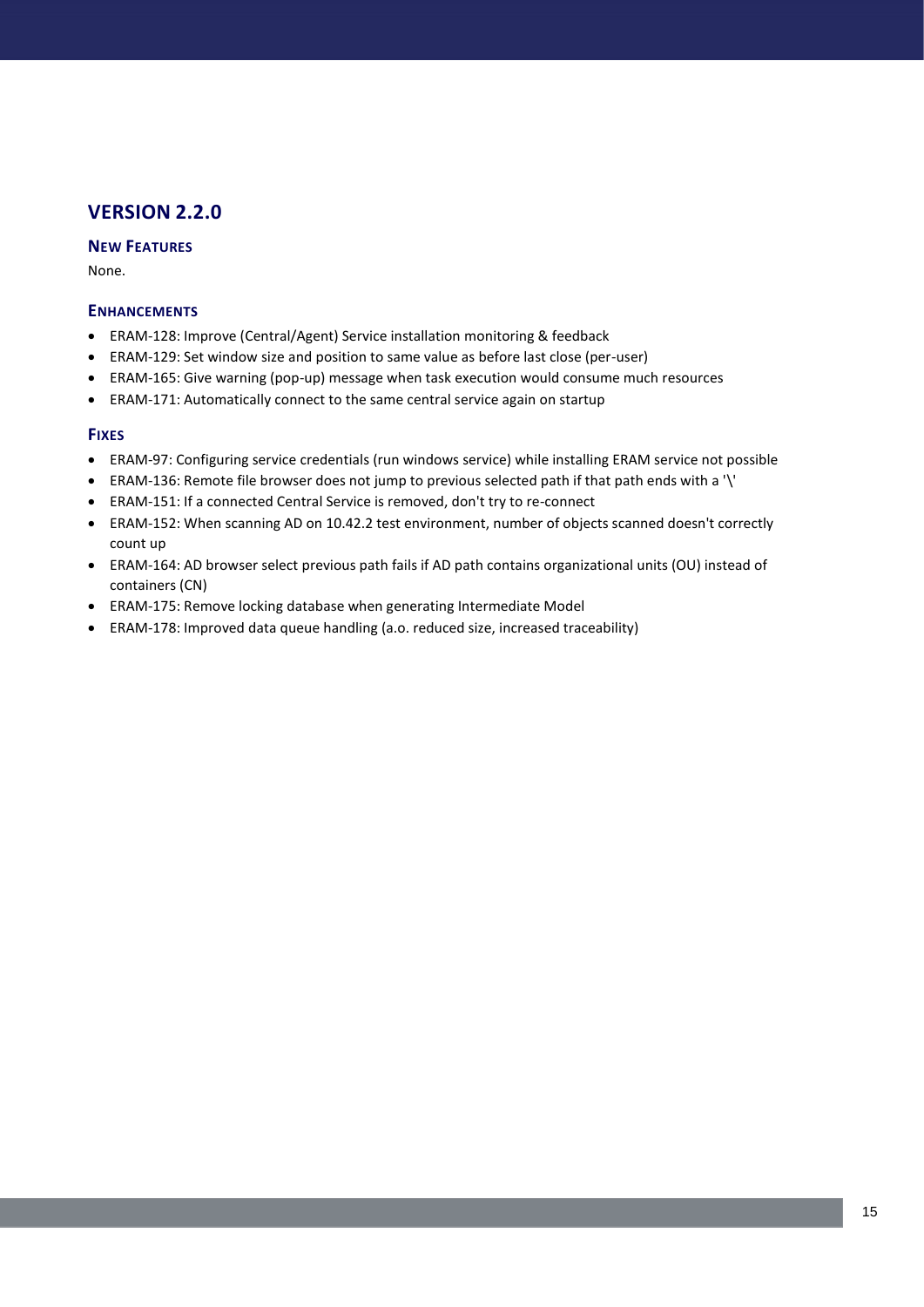## **NEW FEATURES**

None.

### **ENHANCEMENTS**

- ERAM-102: Mandatory fields for task are visually marked.
- ERAM-114: Management Console automatically re-connects with Central Service
- ERAM-135: Extend Intermediate Model for use with PowerBI.
- ERAM-147: Update installer signing certificate and update installer to Advanced Installer 13.2.2.

- ERAM-116: When a member is added to an AD group, it is not always recorded correcly in the ERAM database.
- ERAM-118: Leave out entries with permissions mask '------' from Intermediate Model.
- ERAM-121: On some file servers (e.g. ARX) produces error 124 (ERROR\_INVALID\_LEVEL).
- ERAM-138: Resources HostName is empty if no drive specified.